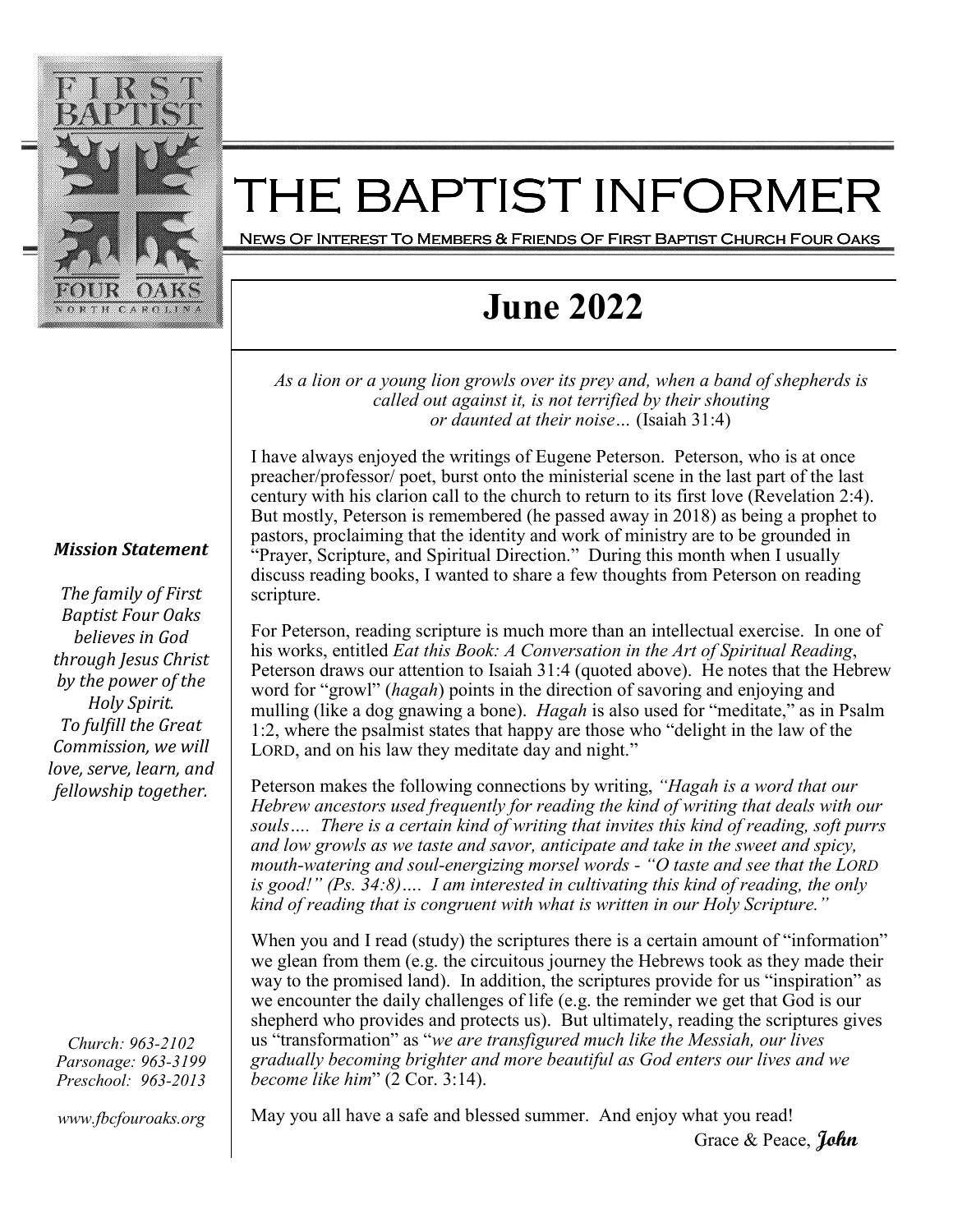

# *Vacation Bible School June 12 - 16*

*Sunday ~ 5pm VBS Parade* 

*Monday-Wednesday ~ 5:30-8pm Rocky Railway VBS (Meal Included)* 

*Thursday Evening ~ 5:30pm Until Family Night Movie - "A Week Away"* 

#### *Thank You…*

*——————————————————————————————————————*

*Dear Church Family, Steve and I would like to say thank you for everything y'all have done for us since I've been sick. The phone calls, visits, texts, food, and most of all the love and prayers keep us going. Please continue to pray for us. We love and appreciate each of you. Love, Cheryl Chicki* 

*Thank you to the WMU for serving our young people in the month of May. Your hospitality for the Coronation Banquet, RA Luncheon, and Graduate Breakfast was wonderful. We appreciate you serving the young people in this congregation. THANK YOU!* 

*Dear First Baptist Four Oaks, Thank you so much for allowing me the privilege of sharing with your church. It is so encouraging to see others get excited about serving these young people, and I am sure God loves to see us reaching out to orphans. I pray God richly blesses your church and ministry. Thank you for your partnership so that we can continue to REACH out. In His Love, Susan Stem* 

*FBCFO Family, Thank you so much for your generous gifts and the going away party! I'm thankful for my experience at FBCFO, all that I learned, and how I was welcomed with open arms. I'll miss you guys and I treasure my time spent with the youth group and your church! Love, Jonathan Murphy* (Our Church's Intern for 2021/22)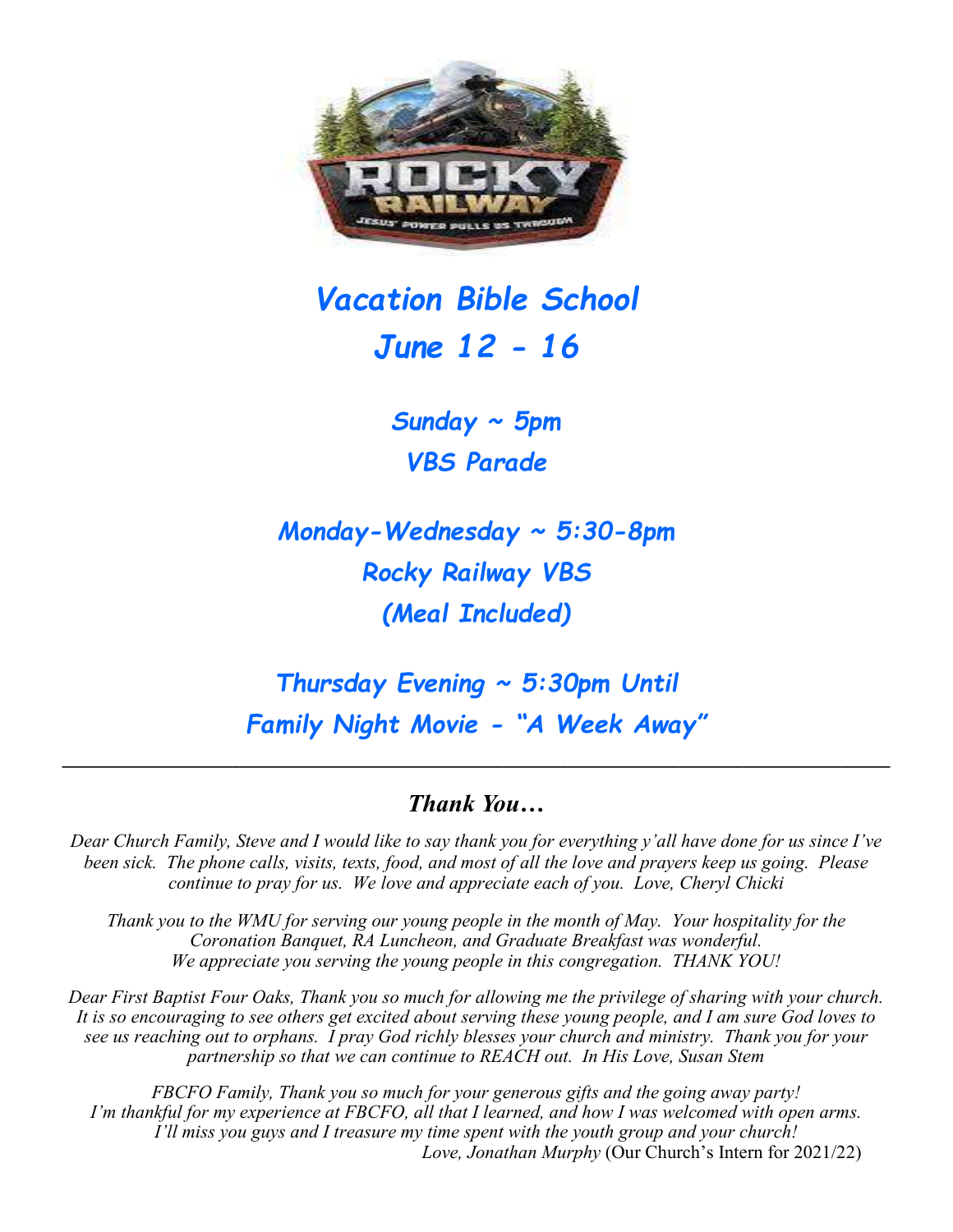# **Youth News!**

It has been an incredible year in Discipleship Training! Getting back into a routine on Wednesday nights has been refreshing. Our Youth are loud but engaging. I am thankful for that! Our final month of May has been about celebrations. We have celebrated our Acteens & RAs, our graduates, and our intern Jonathan. It has been busy but so rewarding. We will have some local events planned to stay connected over summer break. I hope everyone has a safe and wonderful summer!

Thank you to everyone who helps to teach, lead, volunteer, and donate. It has been such a joy to see our Youth building relationships with each other and with God.

Grace and Peace to all,

Jami Champagne Youth Email: fofbcyouth@gmail.com

## **DATES TO REMEMBER:**

**Saturday, 6/11:** Youth Band will be doing 3 songs for a revival in Barbour's Grove

**Sunday, 6/12- Thursday, 6/16:** VBS (See Elizabeth Parker and Carly Fogleman for details)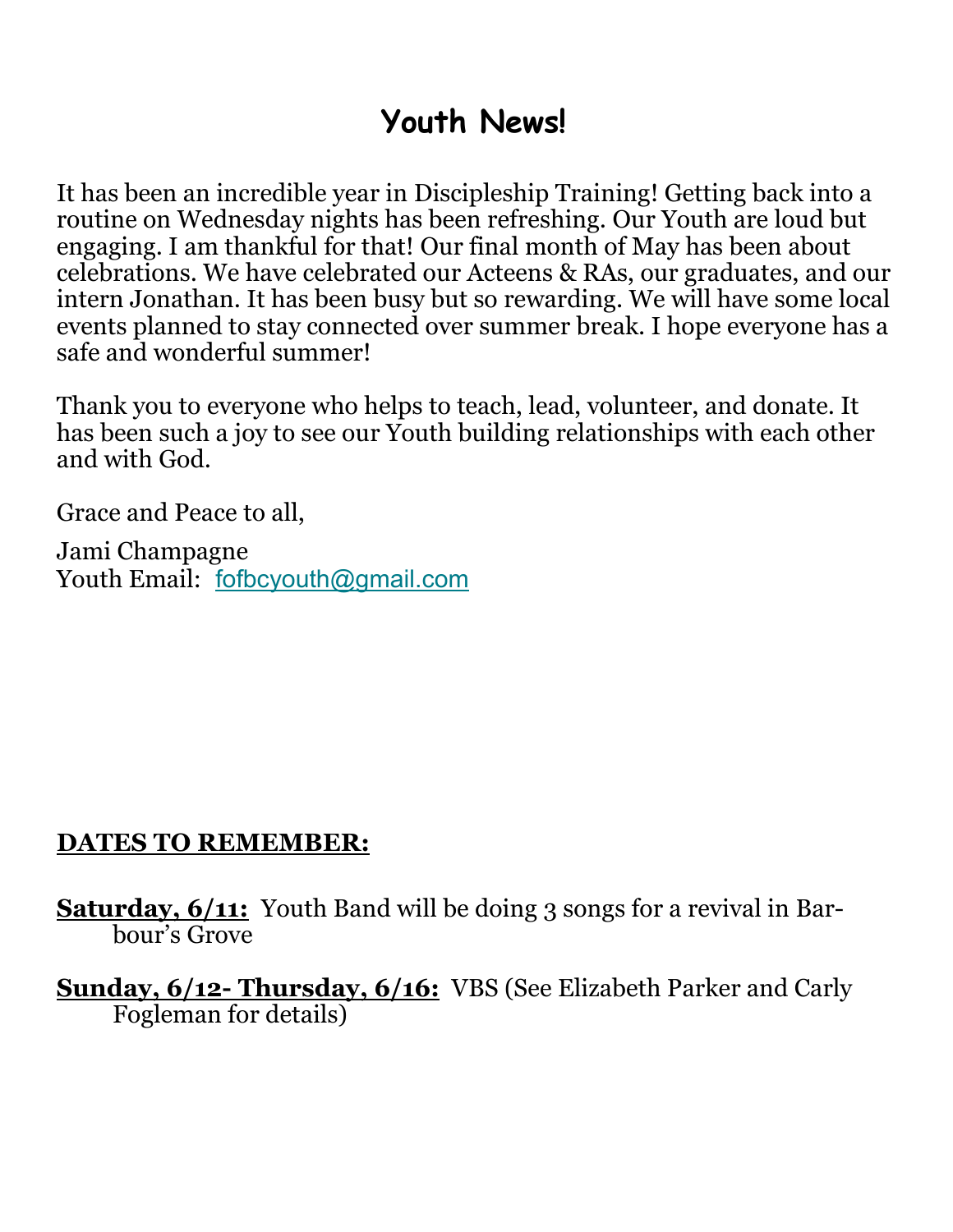

#### **Churchwide Missions for June 2022 WMU/Women's Ministry News**

**WMU Watchword: "… But we are not those who turn back and are lost. We are people who have faith and are saved." (Hebrews 10:39 NCV).** 

**(All group meetings subject to COVID regulations.) Scheduled Events for WMU Mission Groups in June 2022: The Agape Mission Group is scheduled to meet in the Fellowship Hall on June 7, 2022, at 10:30 a.m. The Dorothy Parker Group and Lib Canaday Group will not meet in June. Missions for Christ Mission Group will not meet in June.** 

**Beginning in January 2022, we will start collecting items for the Samaritan Purse shoebox for 2022: A collection box will be placed in the library. The item to begin collecting in June is clothing items for a boy or a girl. Remember ages are: 2-4, 5-9, 10-14. If we dream big, we can reach 200 shoeboxes again! As you pack your shoeboxes do not forget to include the \$9.00 for postage.** 

**2022 Freda Parks Creech Woman of the Year award**. Congratulations to Carol Moore, recipient of this award was announced during the morning church service on May 1. WMU-FO would also like to thank all those individuals who helped us with food items for the Coronation. The reception was one of the best ever after a two-year hiatus!

**There is a WMU-NC Leadership Training at Askewville Baptist Church, Windsor on Saturday, July 30. Registration is \$30 and includes a copy of the 2022-2023 Missions Leaders Planning guide, lunch and all training materials for this year.** 

The 2022 Mitchiner Scholarship Recipient was Naomi Beasley from Pisgah Baptist Church in Smithfield. Her parents are Brian and Tisha Beasley from Angier. This year there was a \$1,000 scholarship awarded.

Camp Mundo Vista dates are: Mother-Daughter Retreat, August 5-7, 2022. To register go to: campmundovista.com.

**The newly revised Funeral Food Committee sheets are available on the WMU bulletin board. We have tried to keep this updated to better serve everyone. As of May 27, 2022, members from Group 1 will be the next group to serve a meal. Margaret Baker, Kathy Parker and Donna Baker are Co-Committee Chairs from Group 1.** 

**CHECK OUT THE WMU BULLETIN BOARD LOCATED ACROSS FROM THE PRAYER ROOM FOR ANY 'NEWS ITEMS.' ACTEENS AND GIRLS IN ACTION GROUPS ALSO HAVE SPACE FOR ITEMS AVAILABLE.**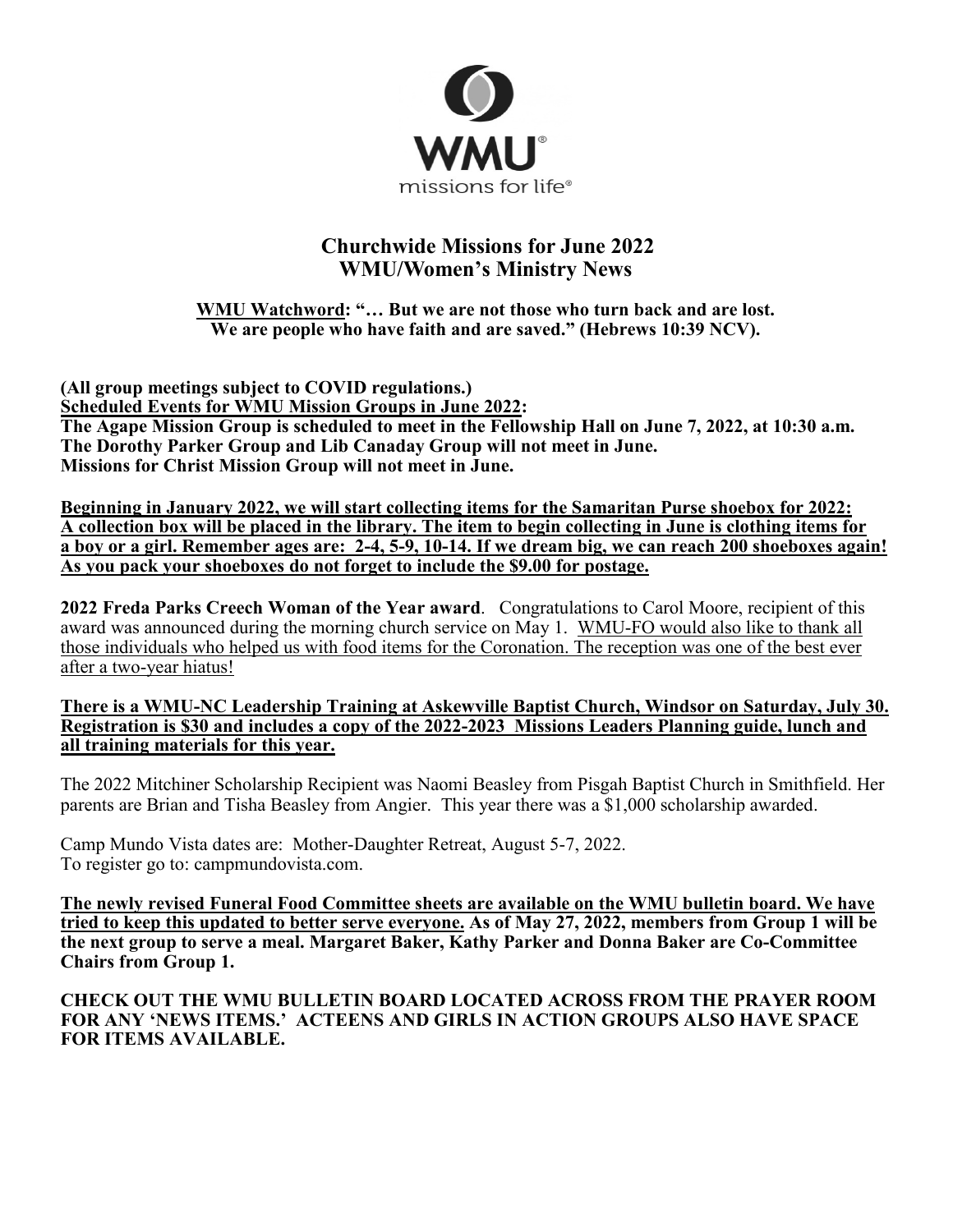

#### **The Young At Heart will meet for lunch at Barbour's Grove Park Tuesday ~ June 21st 11:30 AM**

# **Preschool News**

**\_\_\_\_\_\_\_\_\_\_\_\_\_\_\_\_\_\_\_\_\_\_\_\_\_\_\_\_\_\_\_\_\_\_\_\_\_\_\_\_\_\_\_\_\_\_** 

The month of May has been exciting for FBCFO Preschool. The units for May were Pond Life, Spanish Week & Cinco de Mayo, Mother's Day, Plants, Oceans, Bible stories & Mother's Day. Ms. Allie made delicious tortillas and Ms. Dulce shared pottery and souvenirs that she collected when she lived in Mexico. The Happy Campers visited Four Oaks Elementary. They are ready for kindergarten! We planted flowers in the church garden box. The students enjoyed picking and eating strawberries at Smith's Nursery. The Fishies and Flamingos enjoyed a walking field trip to Fairytale Sweets to see how ice cream is made. We enjoyed graduation. We were so proud of our students! The Bears visited Ogi to see how furniture is made. All the students remembered our veterans and received a small flag. Their last day is June  $2<sup>nd</sup>$ .

We are sad to see Ms. Dulce and Ms. Allie leave our preschool. However, Mrs. Laura Rogers has moved to a teaching position and Mrs. Ellen Boyd and Mrs. Phyllis Austin will join our staff. We are so excited for them to be part of our team! We are still interviewing applicants for a Director. Please contact the church office if you know someone who is interested in this position. We want to thank FBCFO for your prayers and support.

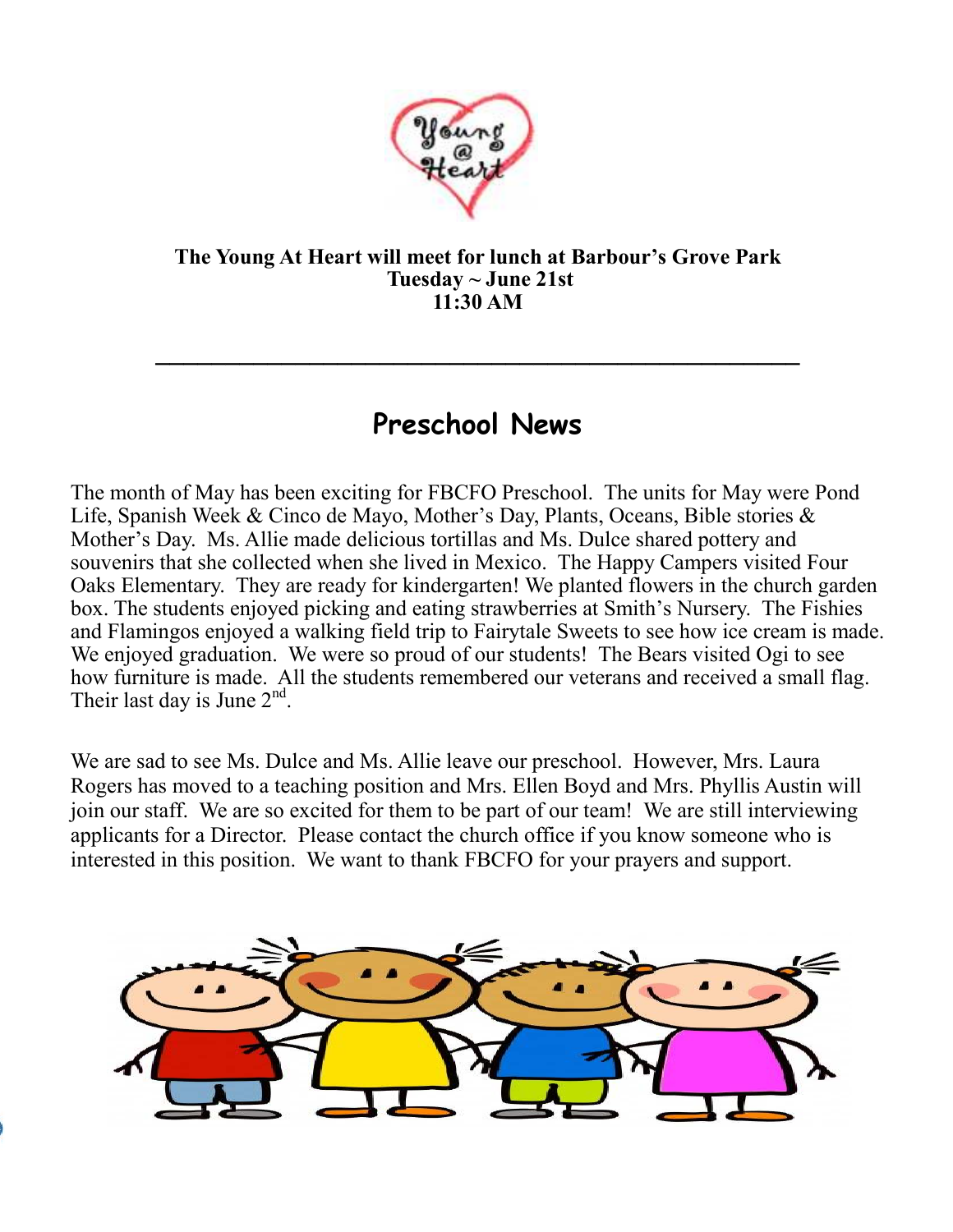# **JUNE 2022**

| <b>SUNDAY</b>                                                                               | <b>MONDAY</b>                                                          | <b>TUESDAY</b>                                                                           | WEDNESDAY                                                                                        | <b>THURSDAY</b>                                                            | <b>FRIDAY</b>           | <b>SATURDAY</b>            |
|---------------------------------------------------------------------------------------------|------------------------------------------------------------------------|------------------------------------------------------------------------------------------|--------------------------------------------------------------------------------------------------|----------------------------------------------------------------------------|-------------------------|----------------------------|
| *Designates each week                                                                       |                                                                        |                                                                                          |                                                                                                  |                                                                            |                         |                            |
|                                                                                             |                                                                        |                                                                                          | $\mathbf{I}$<br>*7:00 PM<br>Wednesday<br>night activities<br>cancelled<br>beginning<br>June 1st. | $\overline{\mathbf{2}}$<br>*12-2:00 PM<br>Food Pantry open                 | $\overline{\mathbf{3}}$ | $\boldsymbol{4}$           |
| 5<br>*10:00 AM<br>Sunday School<br>*11:00 AM<br>Worship<br>7:00 PM<br>Deacon Board<br>meets | $\pmb{6}$                                                              | $\overline{\mathbf{z}}$<br>10:30 AM<br><b>Agape Mission</b><br>Group meets               | 8                                                                                                | 9                                                                          | 10                      | $\boldsymbol{\mathsf{II}}$ |
| 12<br>5:00 PM<br><b>VBS Parade</b>                                                          | 13<br>5:30-8:00 PM<br>VBS<br>7:00 PM<br>Bldg. & Grounds<br>Comm. meets | 14<br>5:30-8:00 PM<br><b>VBS</b>                                                         | 15<br>5:30-8:00 PM<br>VBS                                                                        | 16<br>5:30 PM Until<br><b>VBS Family Night</b><br>Movie - "A Week<br>Away" | 17                      | 18                         |
| 19<br>Happy Father's Day!<br>7:45 AM<br><b>Baptist Men's</b><br><b>Breakfast</b>            | 20                                                                     | 21<br>11:30 AM<br>Young at Heart<br>meets at<br><b>Barbour's Grove</b><br>Park for lunch | 22                                                                                               | 23                                                                         | 24                      | 25                         |
| 26                                                                                          | 27                                                                     | 28                                                                                       | 29                                                                                               | 30                                                                         |                         |                            |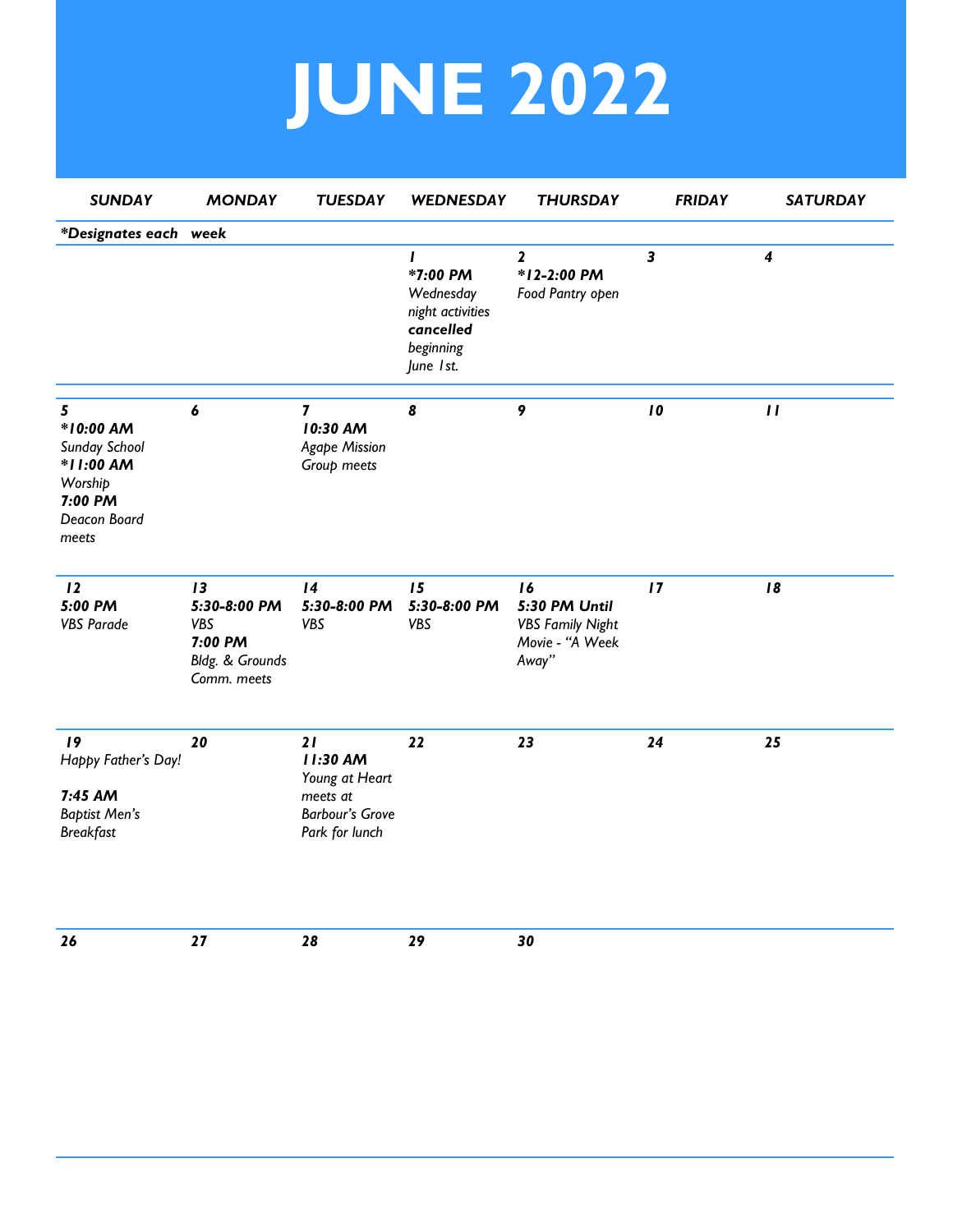

## *Birthdays*

- *01 Gage Stephenson*
- *Christina Templeton*
- $Craig Boyd$
- *Benjamin Lee*
- $E$ lijah Price  *06 Tally Jackson*
- 
- *07 Jonathan Norris*
- *09 Jeffery Hamby 11 Joe Hemmingway*
- 
- *Sue Vann 12 Nancy Langdon*
- *15 Lesa Clothier*
- *Greg Earp*   $K$ arl Aupperle
- *Jim Sumerel*
- *19 Greg Stewart*
- *20 Shannon Parker 21 Catherine Hock*
- *22 Pat Bridgers*
- *23 Eric Fogleman, Jr.*
- *Rose Minshew 25 Lannetta Lockhart*
- 
- *26 Susie Norris 28 Spenser Driggers*
- $\dot{M}$ *arilyn Parker*
- *Alma Strickland*



## *Anniversaries*

- *01 John and Michele Norman*
- *Anthony and Holly Price*
- *Caleb and Cameron Thornton*
- *06 Jim and Lynda Rabon*
- *07 Wayne and Denise Hamilton*
- *12 John and Kay Hatch*
- *13 Scott and Melissa Sanders* 
	- *Stephen and Donna Baker*
	- *Will and Sarah Whittington*
- *19 Eric and Carly Fogleman*
- *Mickey and Pat Bridgers Ron and Susan Sloan* 
	- $B$ *ill and Wendy Barbee*
- *Walter and Rebecca Holt*<br>25 Lee and Alicia Lamb
- Lee and Alicia Lamb